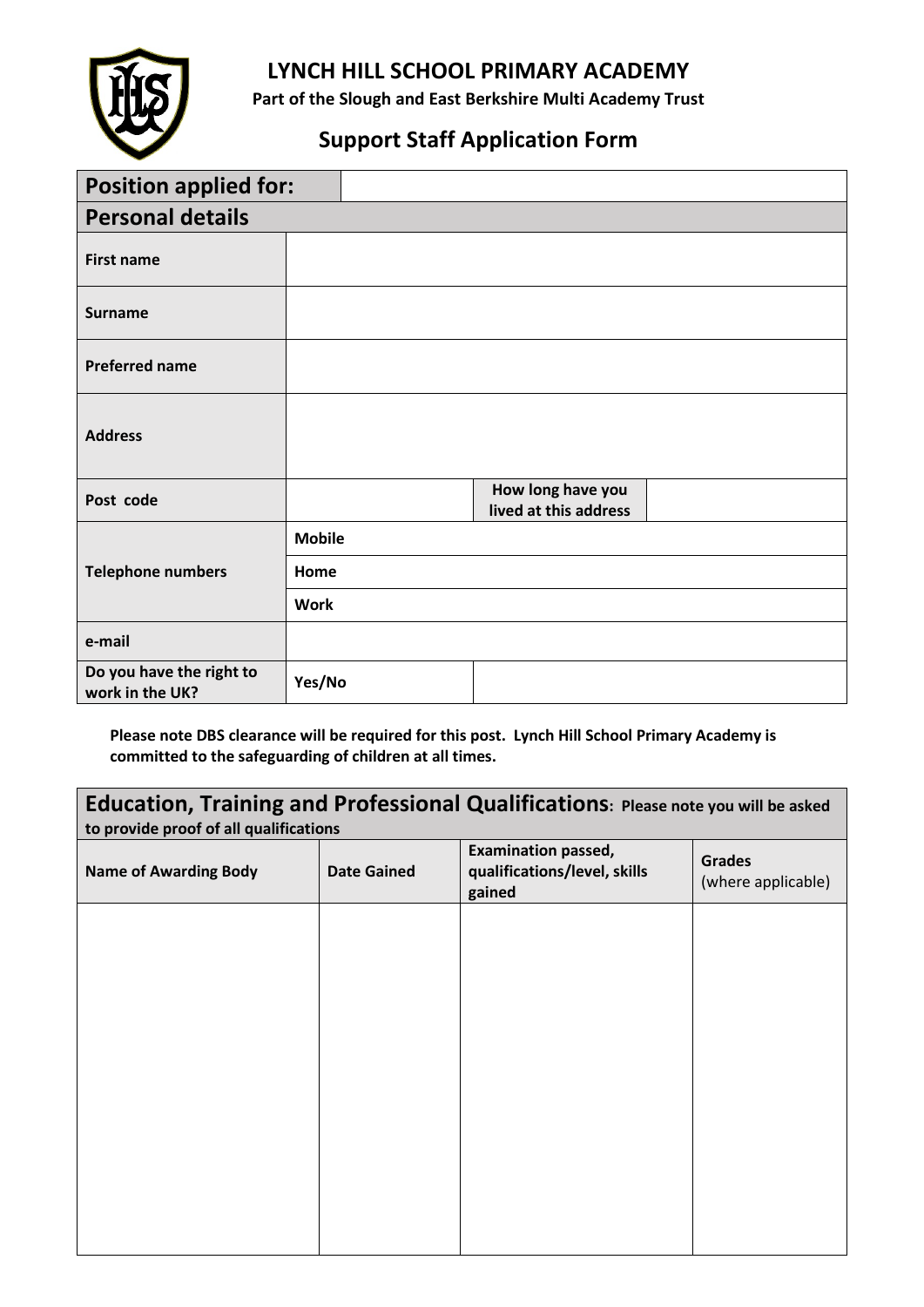| <b>Employment details</b>                                                   |                     |  |                              |  |
|-----------------------------------------------------------------------------|---------------------|--|------------------------------|--|
| Present employment: (if currently unemployed give details of last employer) |                     |  |                              |  |
| Name and address of<br>school/establishment                                 |                     |  |                              |  |
| <b>Post title</b>                                                           |                     |  |                              |  |
| Date of appointment                                                         | Start date: (mm/yy) |  | End date: (mm/yy):           |  |
| <b>Brief description of duties</b>                                          |                     |  |                              |  |
| Pay scale/spine point                                                       |                     |  | <b>Basic salary</b>          |  |
| Full time/part time                                                         |                     |  | <b>Additional allowances</b> |  |
| <b>Reason for leaving</b>                                                   |                     |  |                              |  |
| <b>Notice period</b>                                                        |                     |  |                              |  |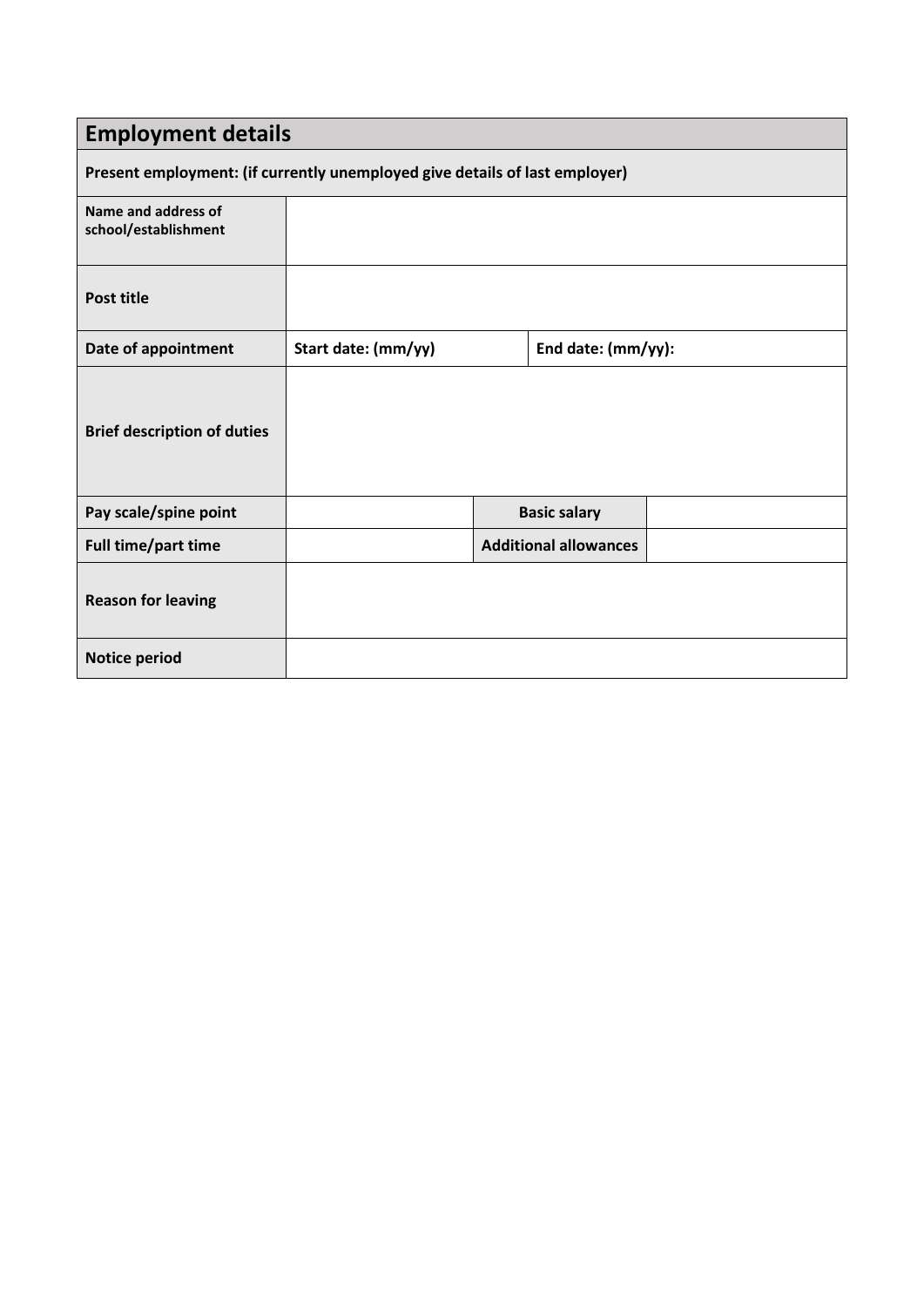| Previous employment: start with the most recent employer first - please cover all jobs. Any<br>gaps not accounted for will result in the form being returned to you for completion. |             |                                                                |                                       |                           |
|-------------------------------------------------------------------------------------------------------------------------------------------------------------------------------------|-------------|----------------------------------------------------------------|---------------------------------------|---------------------------|
| From<br>Mm/yy                                                                                                                                                                       | To<br>Mm/yy | Name of employer (state nature of<br>business if not a school) | <b>Position held/title</b><br>of post | <b>Reason for leaving</b> |
|                                                                                                                                                                                     |             |                                                                |                                       |                           |
|                                                                                                                                                                                     |             |                                                                |                                       |                           |
|                                                                                                                                                                                     |             |                                                                |                                       |                           |
|                                                                                                                                                                                     |             |                                                                |                                       |                           |
|                                                                                                                                                                                     |             |                                                                |                                       |                           |
|                                                                                                                                                                                     |             |                                                                |                                       |                           |
|                                                                                                                                                                                     |             |                                                                |                                       |                           |
|                                                                                                                                                                                     |             |                                                                |                                       |                           |
|                                                                                                                                                                                     |             |                                                                |                                       |                           |
|                                                                                                                                                                                     |             |                                                                |                                       |                           |
|                                                                                                                                                                                     |             |                                                                |                                       |                           |
|                                                                                                                                                                                     |             |                                                                |                                       |                           |
|                                                                                                                                                                                     |             |                                                                |                                       |                           |
|                                                                                                                                                                                     |             |                                                                |                                       |                           |
|                                                                                                                                                                                     |             |                                                                |                                       |                           |
|                                                                                                                                                                                     |             |                                                                |                                       |                           |
|                                                                                                                                                                                     |             |                                                                |                                       |                           |

# **Continue on a separate sheet if necessary**

Gaps in Employment: Please list any gaps in employment. This may include extended holidays, **travelling, childcare or periods of unemployment.**

| From<br>(mm/yy) | To<br>(mm/yy) | Reason |
|-----------------|---------------|--------|
|                 |               |        |
|                 |               |        |
|                 |               |        |
|                 |               |        |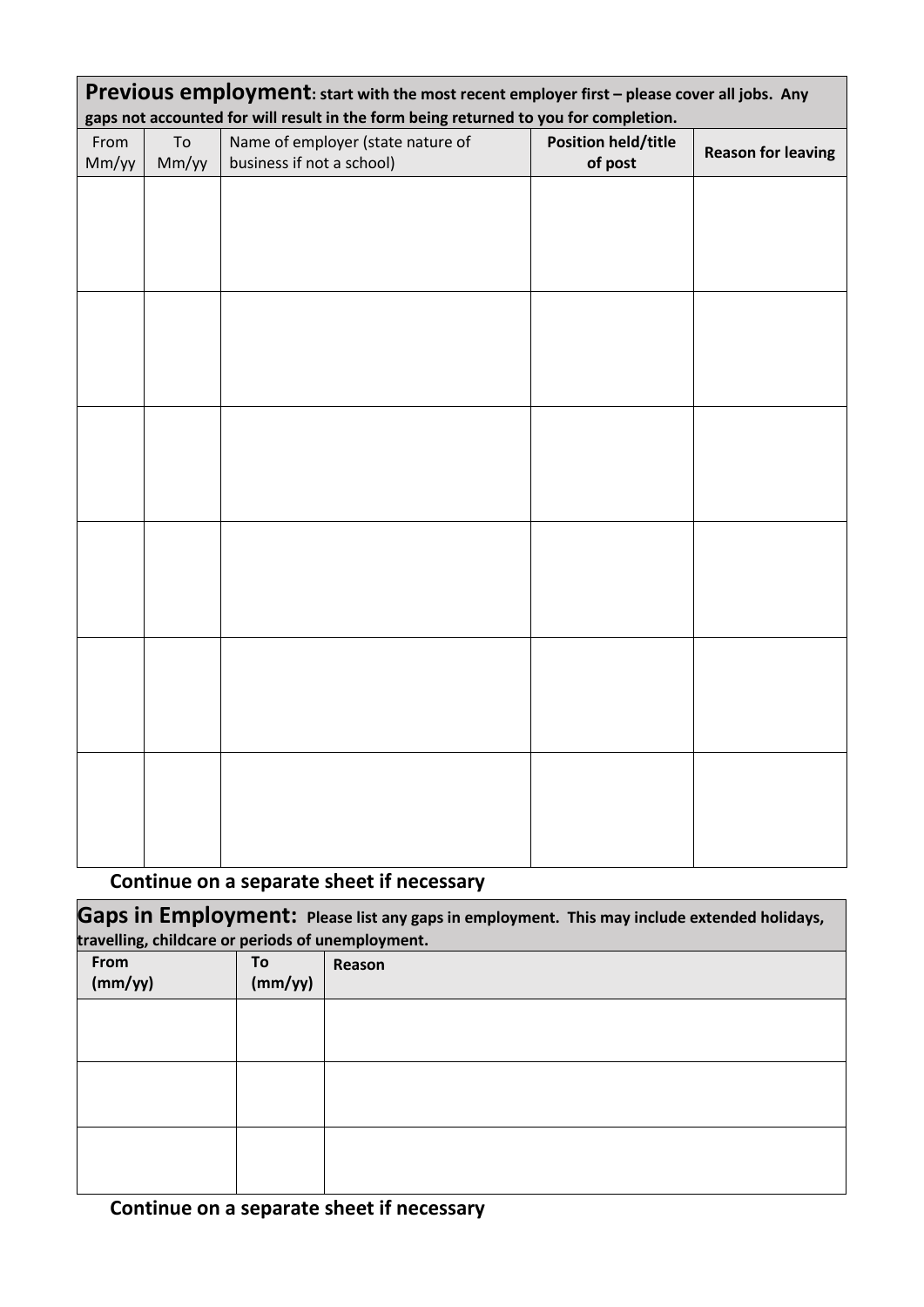| <b>Voluntary/unpaid activities</b> |    |                      |              |                                |
|------------------------------------|----|----------------------|--------------|--------------------------------|
| From                               | To | <b>Position held</b> | Organisation | <b>Brief details of duties</b> |
|                                    |    |                      |              |                                |
|                                    |    |                      |              |                                |
|                                    |    |                      |              |                                |
|                                    |    |                      |              |                                |
|                                    |    |                      |              |                                |
|                                    |    |                      |              |                                |
|                                    |    |                      |              |                                |
|                                    |    |                      |              |                                |
|                                    |    |                      |              |                                |
|                                    |    |                      |              |                                |
|                                    |    |                      |              |                                |
|                                    |    |                      |              |                                |

### **Continue on a separate page if necessary**

### **References:**

**In line with safer recruiting references will be taken up prior to interviews taking place.**

**Please give the names and addresses of two referees, one of whom should be your present or most recent employer who will be able to comment on your suitability for this post. The other may be someone who knows you well but not a member of your family.** 

**All appointments made at Lynch Hill School Primary Academy are subject to satisfactory references being obtained.**

| Referee 1                                                                             |        | <b>Referee 2</b>                                                                      |        |
|---------------------------------------------------------------------------------------|--------|---------------------------------------------------------------------------------------|--------|
| <b>Name</b>                                                                           |        | <b>Name</b>                                                                           |        |
| <b>Address</b>                                                                        |        | <b>Address</b>                                                                        |        |
| Telephone number                                                                      |        | Telephone number                                                                      |        |
| e-mail                                                                                |        | e-mail                                                                                |        |
| <b>Occupation</b>                                                                     |        | <b>Occupation</b>                                                                     |        |
| Capacity in which<br>known to you                                                     |        | Capacity in which<br>known to you                                                     |        |
| Have you any<br>objection to this<br>referee being<br>contacted prior to<br>interview | YES/NO | Have you any<br>objection to this<br>referee being<br>contacted prior to<br>interview | YES/NO |
| If yes please give<br>explanation                                                     |        | If yes please give<br>explanation                                                     |        |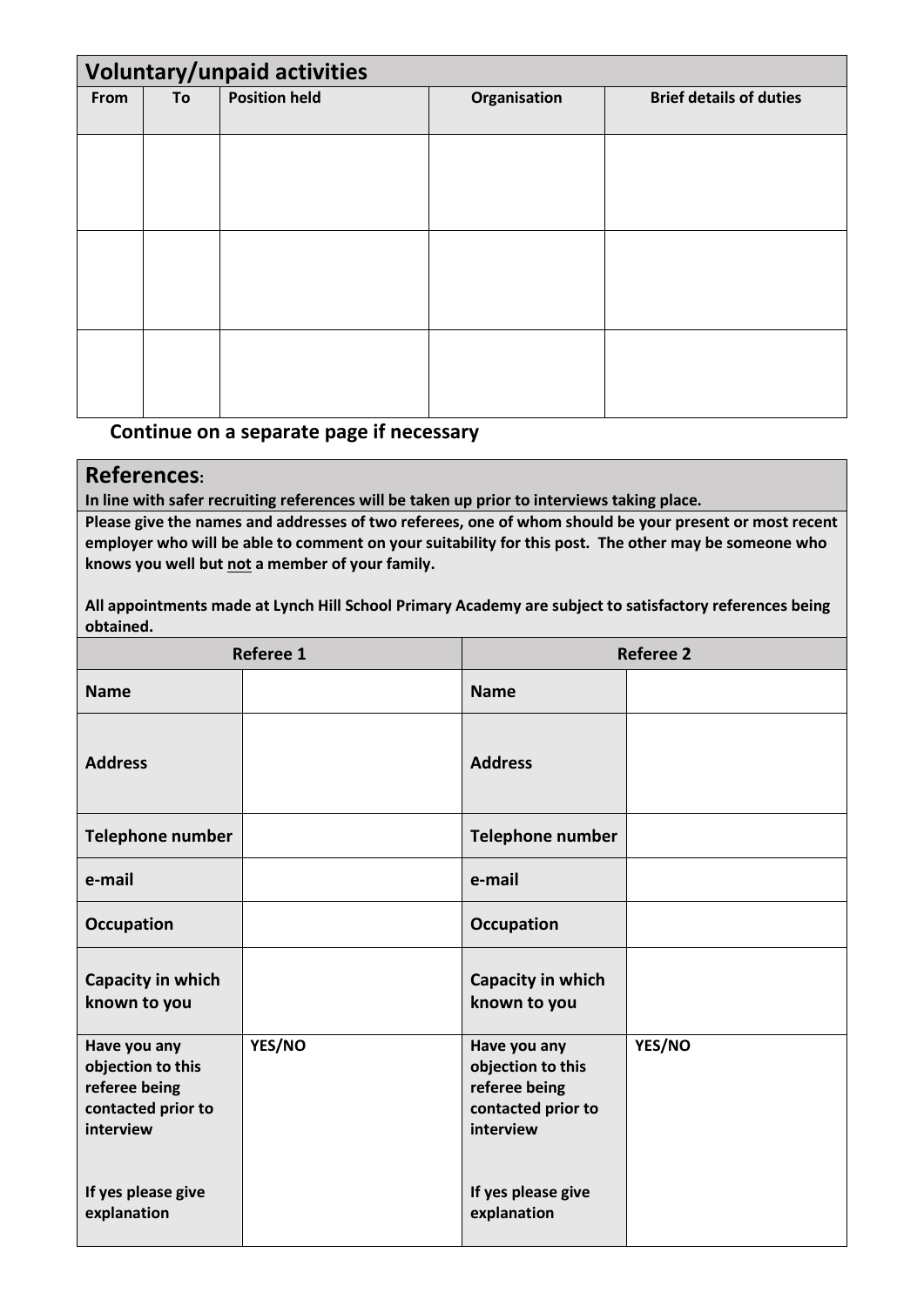## **Supporting information**

**Please provide any information you consider relevant, including your reason for applying for the post and why you consider yourself to be suitable for the post. Please make reference to the job specification. Use additional paper if you wish.**